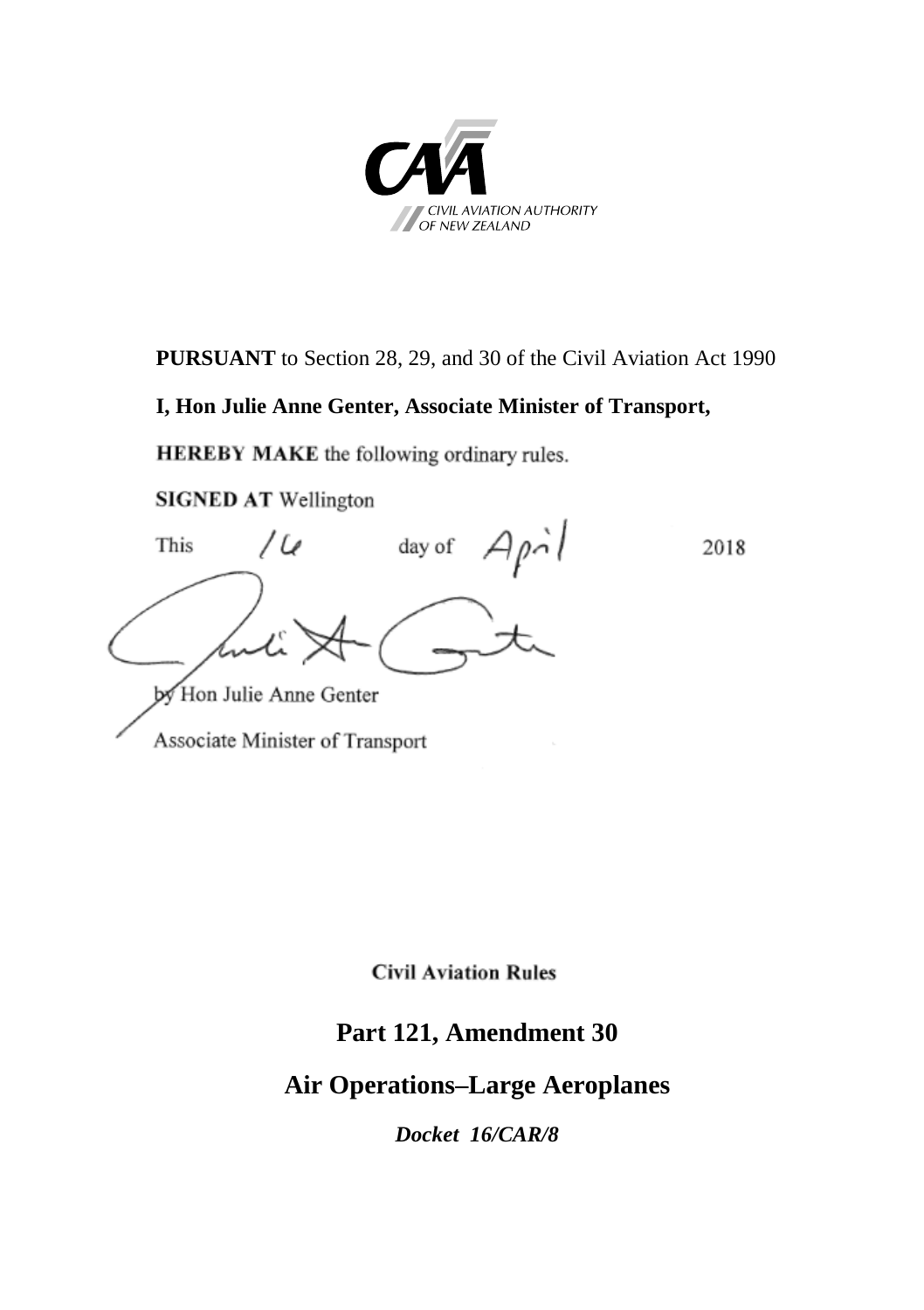# **Contents**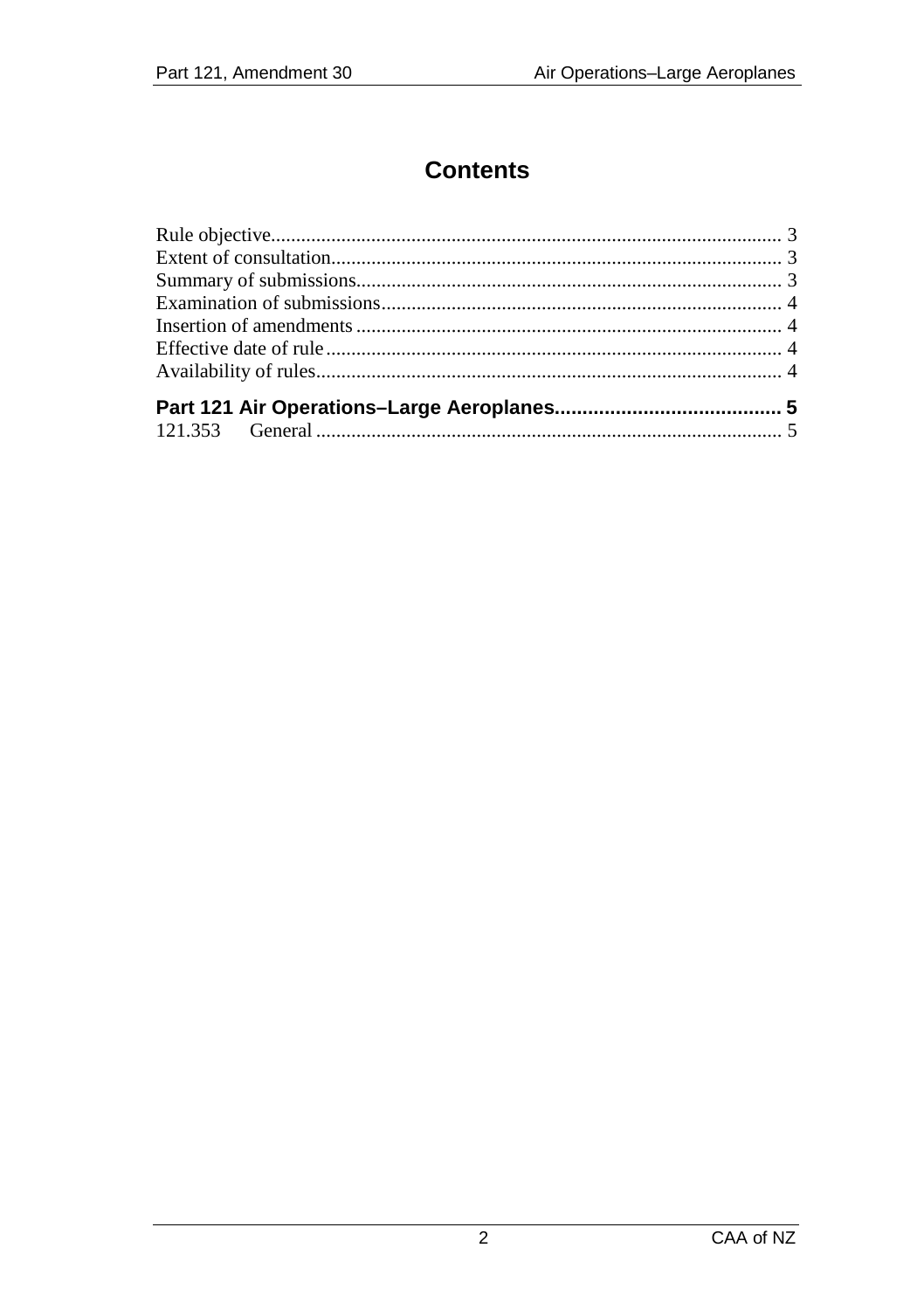## <span id="page-2-0"></span>**Rule objective**

The objective of amendment 30 to Part 121 is to adopt part of ICAO Amendment 40 to Annex 6 Part I relating to the location of aircraft in distress and the carriage of ELTs. This portion of the amendment gives operators a choice of systems and a potential reduction in the number of ELTs to be carried on these international flights.

### <span id="page-2-1"></span>**Extent of consultation**

A Notice of Proposed Rulemaking, NPRM 18-01, containing the proposed amendment was issued for public consultation under Docket 16/CAR/8 on 4 September 2017.

The NPRM was published on the CAA website on 4 September 2017, notified to the industry by automatic email alerts, and notified in the Gazette on 7 September 2017. A copy of the NPRM was sent to:

- The Ministry of Transport
- Internal CAA stakeholders
- Members of the CAA Aircraft Emergency Location System (AELS) Rules Drafting Group.

A period of 28 days was allowed for comment on the proposed rule.

#### <span id="page-2-2"></span>**Summary of submissions**

Nine written submissions and no oral comments were received on the NPRM. A summary of submissions for this NPRM is available on the CAA website. There was one submission relating to the proposed amendment to this Part. The submission has been considered, and as a result no changes were made to the proposed amendments.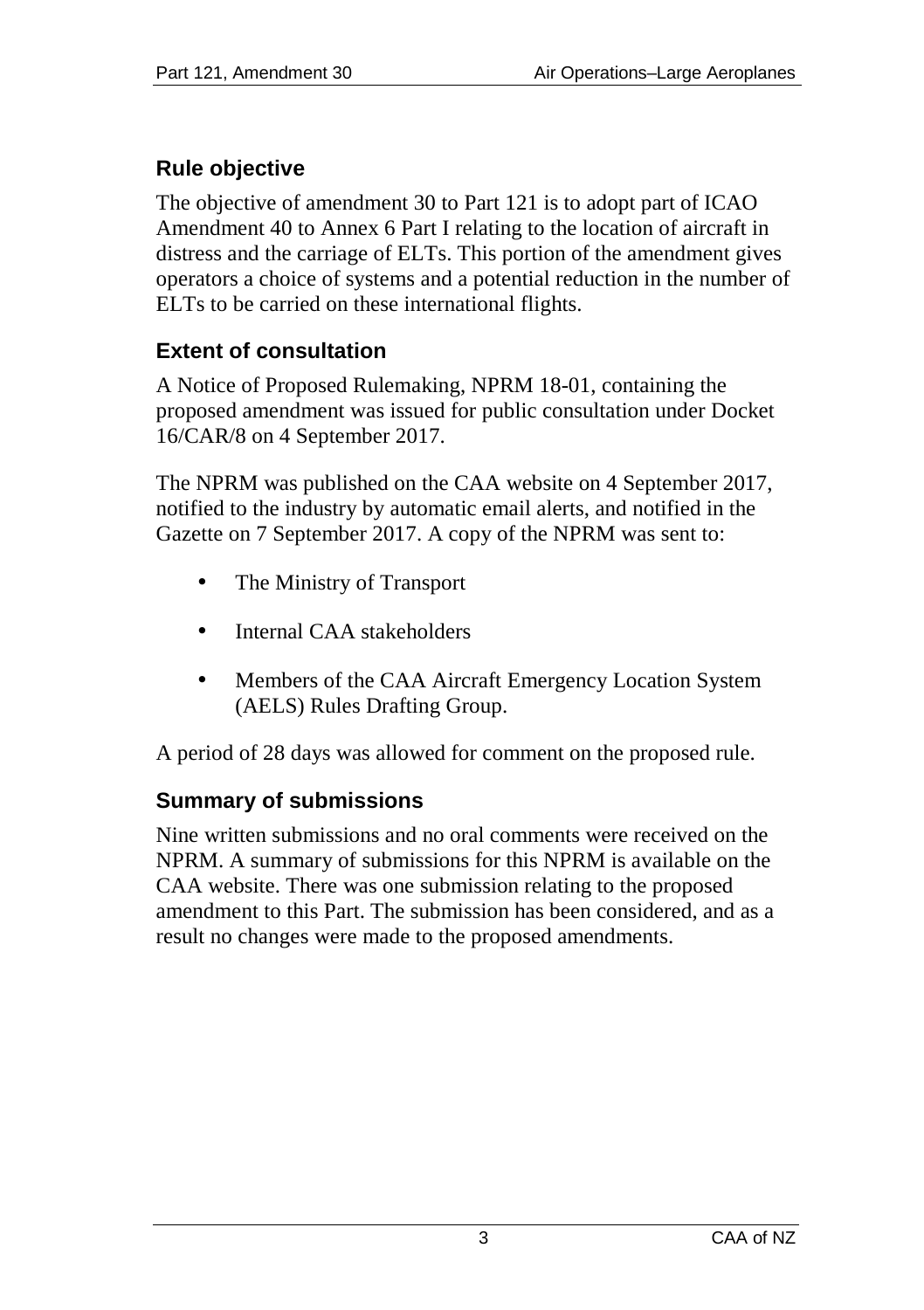### <span id="page-3-0"></span>**Examination of submissions**

Submissions may be examined by application to the Docket Clerk at the Civil Aviation Authority between 8:30 am and 4:30 pm on weekdays, except statutory holidays.

#### <span id="page-3-1"></span>**Insertion of amendments**

The amendments to the rules in this Part are reflected by:

- revoking and replacing rule 121.353 to:
	- (i) insert a new sub-paragraph to give the option of reducing the number of ELTs to be carried if equipped with a capability to autonomously transmit aircraft position information when in distress; and
	- (ii) in paragraph (b) replace the term " $ELT(AF)$ " with the term "AELS".

## <span id="page-3-2"></span>**Effective date of rule**

Amendment 30 to Part 121 comes into force on 18 May 2018.

## <span id="page-3-3"></span>**Availability of rules**

Civil Aviation Rules are available from–

CAA website: <http://www.caa.govt.nz/> Freephone: 0800 GET RULES (0800 438 785)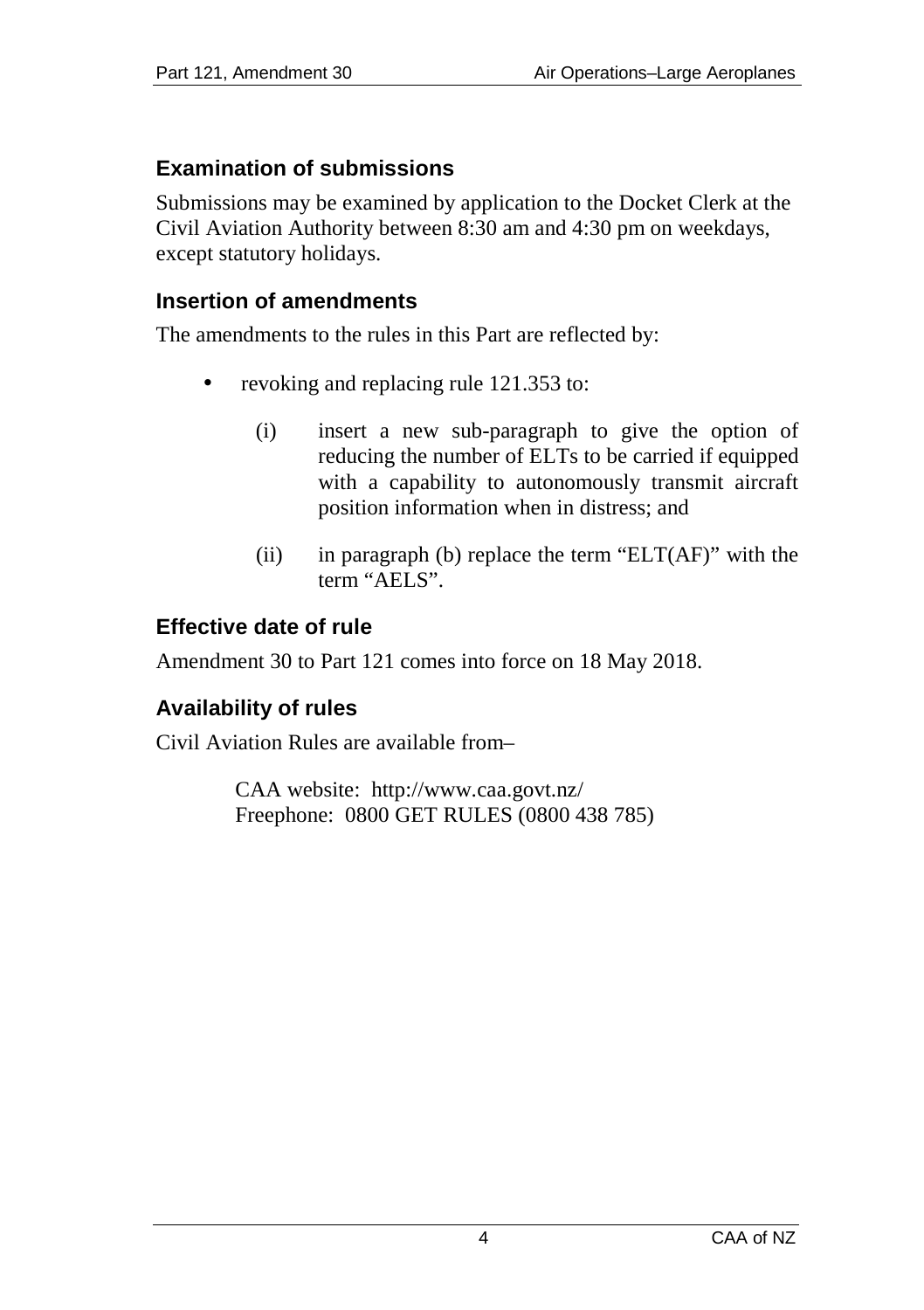# <span id="page-4-0"></span>**Part 121 Air Operations–Large Aeroplanes**

#### *Rule 121.353 is revoked and replaced with the following rule:*

### <span id="page-4-1"></span>**121.353 General**

Except as provided in paragraph (b), a holder of an air operator  $(a)$ certificate must ensure that an air transport operation does not commence unless—

- (1) the aeroplane is equipped with
	- (i) the type of instruments and equipment required by Part 91 and this Subpart; and
	- (ii) for an aeroplane that is performing a regular air transport service to, from, and within countries outside of New Zealand and for which the individual airworthiness certificate is first issued after 1 July 2008 either:
		- $(A)$ 3 ELTs, 1 of which must be an ELT(AF); or
		- (B) at least 2 ELTs and a capability to autonomously transmit information from which a position can be determined by the operator at least once every minute, when in distress; and
	- (iii) the number of instruments and equipment to ensure that the failure of any independent system required for either communication or navigation purposes, or both, does not result in the inability to communicate and navigate safely as required for the route being flown; and
- (2) the instruments and equipment installed in the aeroplane comply with—
	- (i) the applicable specifications and airworthiness design standards listed in the following: